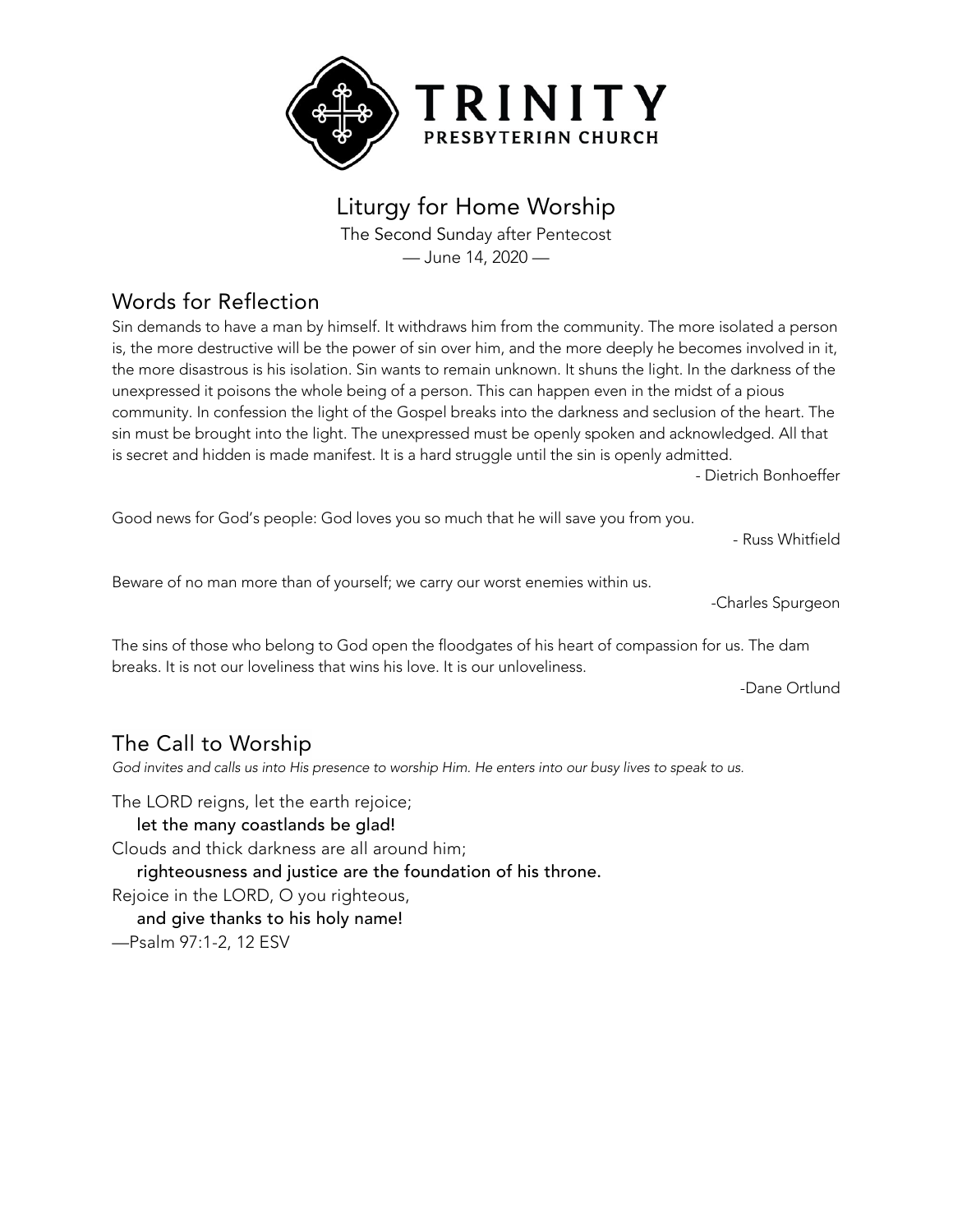# Hymn of Praise | Praise to the Lord, the Almighty

We sing praises to God and proclaim through song the good news of what He has done in Jesus' death and resurrection. Some songs might be initially unfamiliar, but we believe the rich, true, beautiful words of these hymns *will make their way into your heart.*

Praise to the Lord, the Almighty, the King of creation! O my soul, praise Him, for He is thy health and salvation! All ye who hear, now to His temple draw near; Join me in glad adoration!

Praise to the Lord, who o'er all things so wondrously reigneth, Shelters thee under His wings, yea, so gently sustaineth! Hast thou not seen how thy desires e'er have been Granted in what He ordaineth?

Praise to the Lord, who doth prosper thy work and defend thee! Surely His goodness and mercy here daily attend thee; Ponder anew what the Almighty will do, If with His love He befriend thee.

Praise to the Lord, who with marvelous wisdom hath made thee, Decked thee with health and with loving hand guided and stayed thee How oft in grief hath not He brought thee relief, Spreading His wings to o'er shade thee! Praise to the Lord! O let all that is in me adore Him! All that hath life and breath, come now with praises before Him! Let the amen sound from His people again; Gladly fore'er we adore Him.

Words: Joachim Neander; Music: Traditional German Melody

# Opening Prayer & Lord's Prayer

*We ask for God to be present among us and conclude with the prayer that Jesus taught his disciples to pray.*

Our Father, Who art in heaven, hallowed be Thy name. Thy Kingdom come, Thy will be done, on earth as it is in heaven. Give us this day our daily bread and forgive us our debts, as we forgive our debtors. And lead us not into temptation, but deliver us from evil. For Thine is the kingdom, the power, and the glory, forever. Amen.

#### Doxology

Praise God from whom all blessings flow; Praise him, all creatures here below; Praise him above, ye heavenly host; Praise Father, Son, and Holy Ghost. Amen.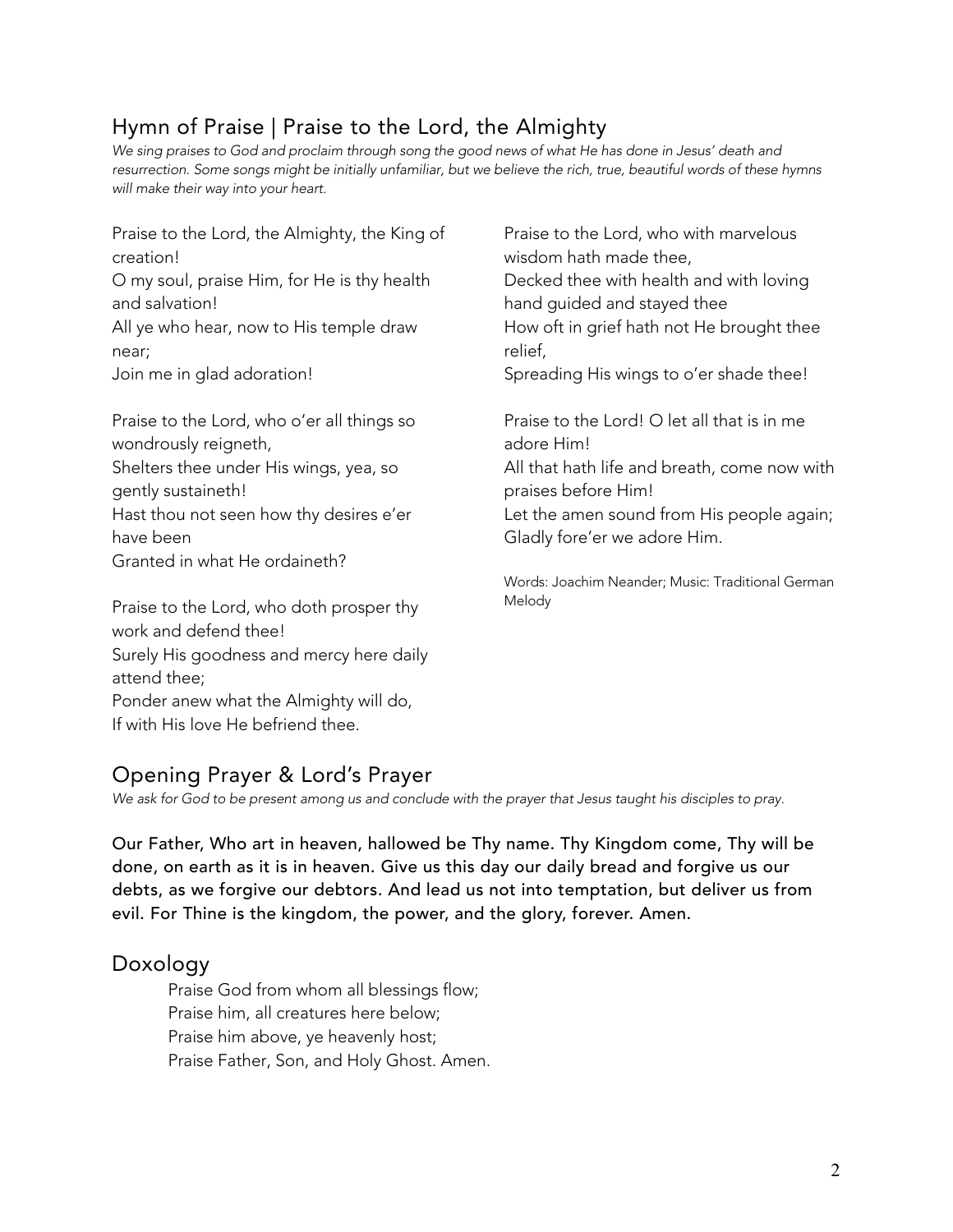# Confession of Sin

We fight the temptation to hide our sin and instead acknowledge it openly to God, but we do so in light of the grace *offered in Jesus.*

Have mercy on us, O God, according to Your steadfast love; according to Your abundant mercy, blot out our transgressions. Wash us thoroughly from our iniquity, and cleanse us from our sin! For we know our transgressions, and our sin is ever before us. Against You, You only, have we sinned and done what is evil in Your sight, so that You may be justified in Your words and blameless in Your judgment. Hide Your face from our sins, and blot out all our iniquities. Create in us a clean heart, O God, and renew a right spirit within us. Through the shed blood of our Savior Jesus. Amen.

### Silent Confession

#### Assurance of Forgiveness

*God reminds our forgetful hearts of the grace that is ours in Jesus.*

If we say we have no sin, we deceive ourselves, and the truth is not in us. If we confess our sins, he is faithful and just to forgive us our sins and to cleanse us from all unrighteousness.

—1 John 1:8-9 ESV

#### Hymn of Response | God Be Merciful to Me

*We respond in thanks and praise for God's redemptive work in Christ.*

God, be merciful to me; On Thy grace I rest my plea Plenteous in compassion Thou, Blot out my transgressions now; Wash me, make me pure within; Cleanse, O cleanse me from my sin.

My transgressions I confess; Grief and guilt my soul oppress. I have sinned against Thy grace, And provoked Thee to Thy face. I confess Thy judgment just; Speechless, I Thy mercy trust.

I am evil, born in sin; Thou desirest truth within. Thou alone my Savior art, Teach Thy wisdom to my heart; Make me pure, Thy grace bestow, Wash me whiter than the snow.

Broken, humbled to the dust By Thy wrath and judgment just, Let my contrite heart rejoice, And in gladness hear Thy voice; From my sins O hide Thy face, Blot them out in boundless grace.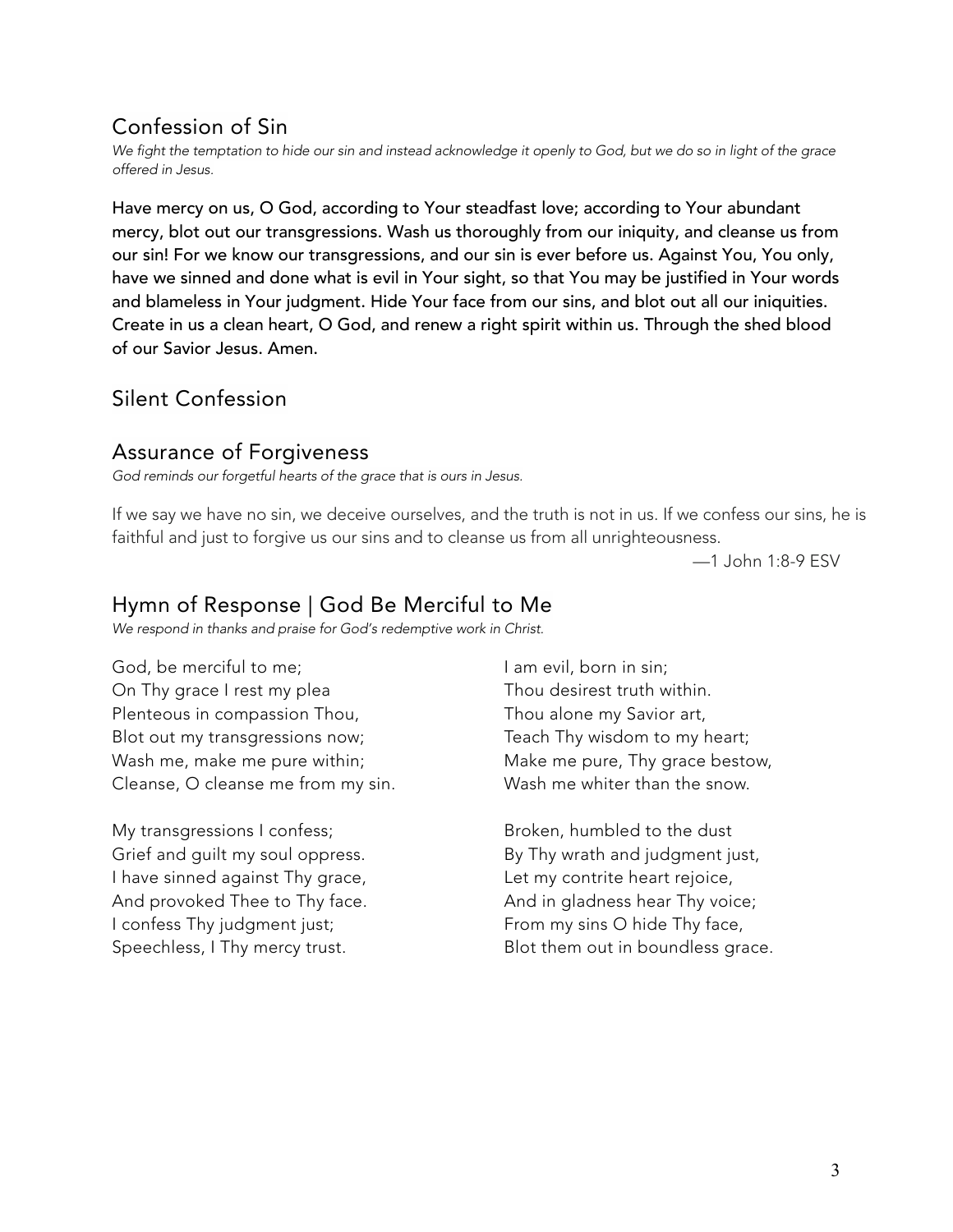Gracious God, my heart renew, Make my spirit right and true. Cast me not away from Thee, Let Thy Spirit dwell in me; Thy salvation's joy impart, Steadfast make my willing heart.

Sinners then shall learn from me, And return, O God, to Thee Savior all my guilt remove, And my tongue shall sing Thy love Touch my silent lips, O Lord, And my mouth shall praise accord.

Words: Scottish Psalter; Music: Christopher Miner

#### Confession of Faith | The Apostles' Creed

*We join the church in history by confessing this basic statement of what Christians believe.*

# I believe in God the Father Almighty,

Maker of heaven and earth.

I believe in Jesus Christ, his only Son, our Lord, who was conceived by the Holy Spirit, and born of the virgin Mary. He suffered under Pontius Pilate, Was crucified, died, and was buried; he descended into hell.\* The third day he rose again from the dead. He ascended into heaven and is seated at the right hand of God the Father Almighty. From there he will come to judge the living and the dead.

I believe in the Holy Spirit,

the holy catholic\*\* church, the communion of saints, the forgiveness of sins, the resurrection of the body, and the life everlasting. Amen.

\*While Jesus didn't literally descend to hell, he did endure the torment of hell on the cross and remained under *the power of death until his resurrection. \*\*universal*

# The Offering

*In gratitude, we offer our gifts to God. You may give online at www.trinitypresfw.org/give or through the Church Center App.*

### The Prayers of the People

*We lift up our requests to God knowing that He hears us when we pray.*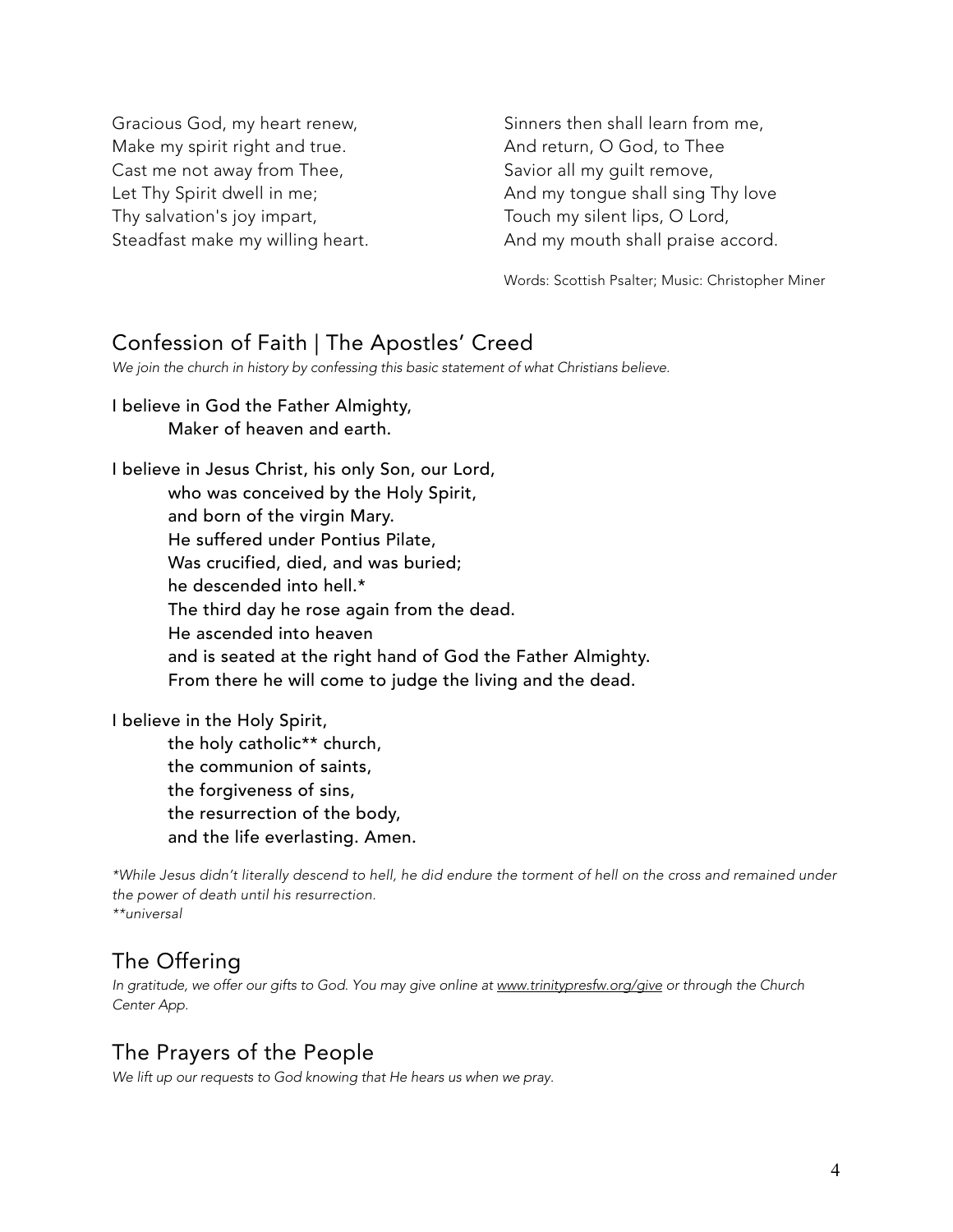# The Reading of the Word **Party 2018** Psalm 32

*God speaks to us through His Word.*

32:1 Blessed is the one whose transgression is forgiven, whose sin is covered. 2 Blessed is the man against whom the LORD counts no iniquity, and in whose spirit there is no deceit. 3 For when I kept silent, my bones wasted away through my groaning all day long. 4 For day and night your hand was heavy upon me; my strength was dried up as by the heat of summer. Selah 5 I acknowledged my sin to you, and I did not cover my iniquity; I said, "I will confess my transgressions to the LORD," and you forgave the iniquity of my sin. Selah 6 Therefore let everyone who is godly offer prayer to you at a time when you may be found; surely in the rush of great waters, they shall not reach him. 7 You are a hiding place for me; you preserve me from trouble; you surround me with shouts of deliverance. Selah 8 I will instruct you and teach you in the way you should go; I will counsel you with my eye upon you. 9 Be not like a horse or a mule, without understanding, which must be curbed with bit and bridle, or it will not stay near you. 10 Many are the sorrows of the wicked, but steadfast love surrounds the one who trusts in the LORD. 11 Be glad in the LORD, and rejoice, O righteous, and shout for joy, all you upright in heart!

Reader: The Word of the Lord. People: Thanks be to God.

### The Preaching of the Word

Pastor Brian Davis

#### *Praying the Psalms* "Confession or Cover Up"

# Sermon Notes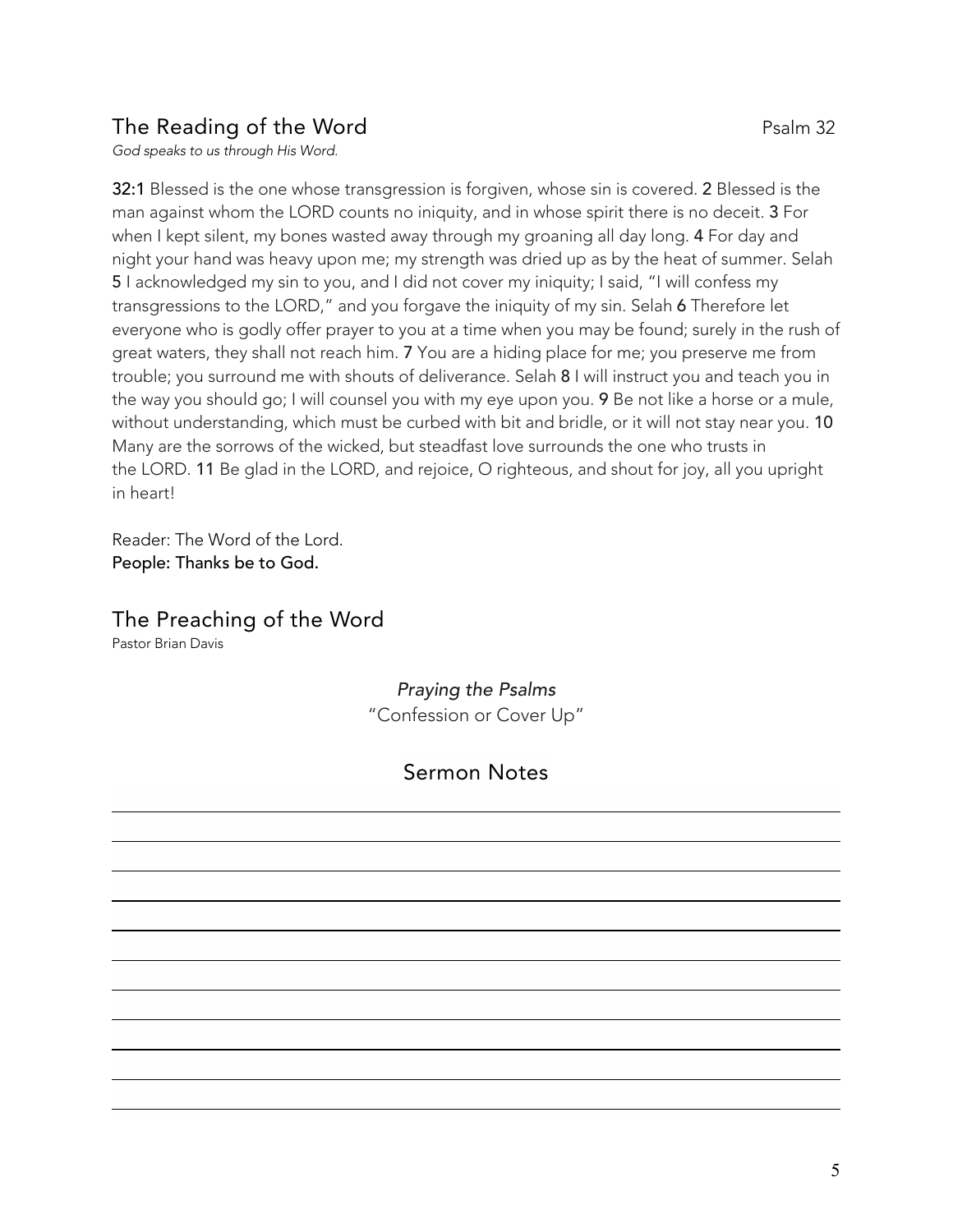# The Celebration of Holy Communion

Communion (also called the Lord's Supper or the Eucharist) is the family meal of baptized Christians. It's not a meal for good people. It's a meal for desperate people who trust in Jesus alone for salvation, who are at peace with God and with their neighbor, and who seek strength and grace to live more faithfully with Jesus. You will be invited to come forward. If you are not a Christian, or if you are not prepared to *share in this meal today, we encourage you to spend this time in reflection or prayer.*

*Children who have not received their first communion are welcome to come forward with their families.* We invite children who are ready to make a public profession of faith in Christ to arrange a meeting with *the elders, and thus become "communicants" at the Lord's Table.*

| Pastor: | The Lord be with you.                      |  |
|---------|--------------------------------------------|--|
| People: | And also with you.                         |  |
| Pastor: | Lift up your hearts!                       |  |
| People: | We lift them up to the Lord.               |  |
| Pastor: | Let us give thanks to the Lord our God.    |  |
| People: | It is right to give him thanks and praise. |  |

### Prayer of Thanksgiving and Words of Institution

| Pastor: | Let us proclaim the mystery of the faith:                             |  |
|---------|-----------------------------------------------------------------------|--|
| People: | Christ has died. Christ is risen. Christ will come again. Hallelujah! |  |
| Pastor: | Christ, our Passover, has been sacrificed for us. Hallelujah!         |  |
| People: | Therefore, let us keep the feast.                                     |  |
| Pastor: | The gifts of God for the people of God.                               |  |
|         |                                                                       |  |

# Hymn for Communion | Draw Nigh

| Draw nigh and take the body of the Lord.<br>And drink the holy blood for you | Gives living waters to the thirsting soul.                                       |
|------------------------------------------------------------------------------|----------------------------------------------------------------------------------|
| outpoured.                                                                   | Approach ye, then, with faithful hearts                                          |
| Offered was He for greatest and for least,                                   | sincere                                                                          |
| Himself the Victim and Himself the Priest.                                   | And take the pledges of salvation here.<br>O Judge of all, our only Savior Thou, |
| He that, His saints in this world rules and<br>shields                       | In this Thy feast of love be with us now.                                        |
| To all believers life eternal yields,<br>With heavenly bread makes them that | Words: Latin Hymn, c. 680; Music: The Welcome<br>Wagon                           |
| hunger whole,                                                                |                                                                                  |

# Life at Trinity